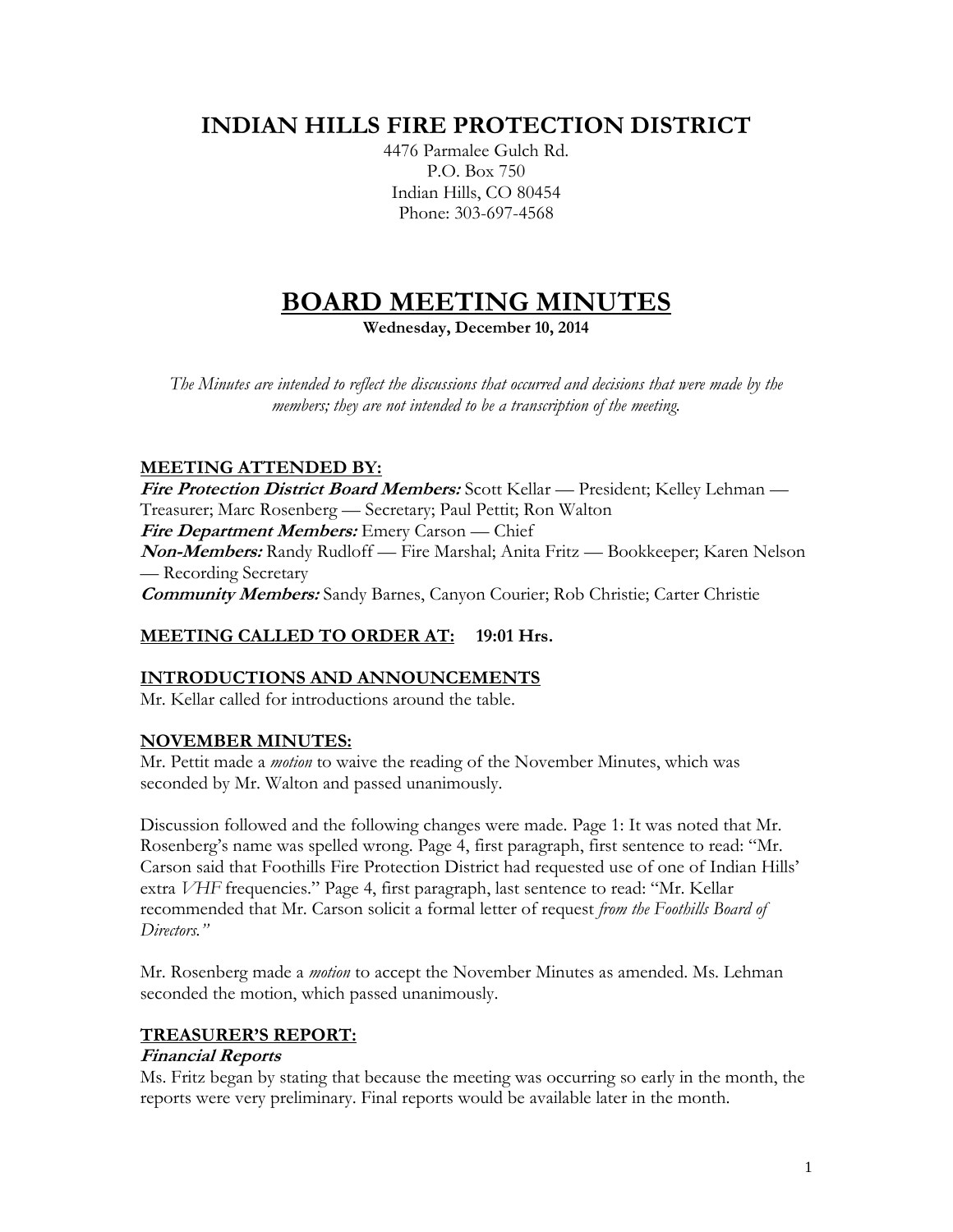Minimal conversation occurred regarding the monthly financial reports. In reviewing the Expense Summary for the year, Mr. Pettit noted that the District looks pretty good minus capital expenditures.

In Checks, Ms. Fritz explained that several checks (#12487-12489) had been written after the reports were generated. As such, they are not reflected in the preliminary November reports.

Mr. Rosenberg made a *motion* to approve checks #12479-12489, plus automated payments, credit card expenses, and bank fees. Mr. Walton seconded the motion, which passed unanimously.

#### **2015 Budget**

A copy of the proposed 2015 budget was distributed for review. Ms. Fritz stated that the Property Tax Income (account #4000) had been finalized. The budget was reviewed and it was confirmed that all changes that had been agreed upon at the previous month's Board meeting had been incorporated. Mr. Kellar asked for any final comments regarding the proposed budget. After brief conversation, one additional change was made to the budget:

Increase account #5610 (Annex Utilities) from \$0 to \$500.

Mr. Pettit made a *motion* to adopt the 2015 budget as amended. Mr. Rosenberg seconded the motion, which passed unanimously.

Ms. Kellar proceeded to read through the Budget Message and the Resolution to Adopt Budget (12/14-1). The resolution was approved unanimously.

Mr. Kellar next read the Resolution to Set Mill Levies (12/14-2). The resolution was approved unanimously.

Mr. Kellar next read the Resolution to Appropriate Sums of Money (12/14-3). The amount in the Operations and Reserves line was filled out as \$361,302.00. The resolution was approved unanimously.

Mr. Kellar next read the Letter of Budget Transmittal and the Certification of Tax Levies for Non-School Governments. They were approved unanimously.

All documents were signed by the appropriate parties in preparation for submittal.

#### **DEPARTMENT/OFFICERS' REPORTS:**

#### **Fire Marshal — Randy Rudloff**

Present; no report submitted. Mr. Rudloff shared that he has been meeting regularly with Jefferson County Planning and Zoning regarding driveway and road regulations that affect the District.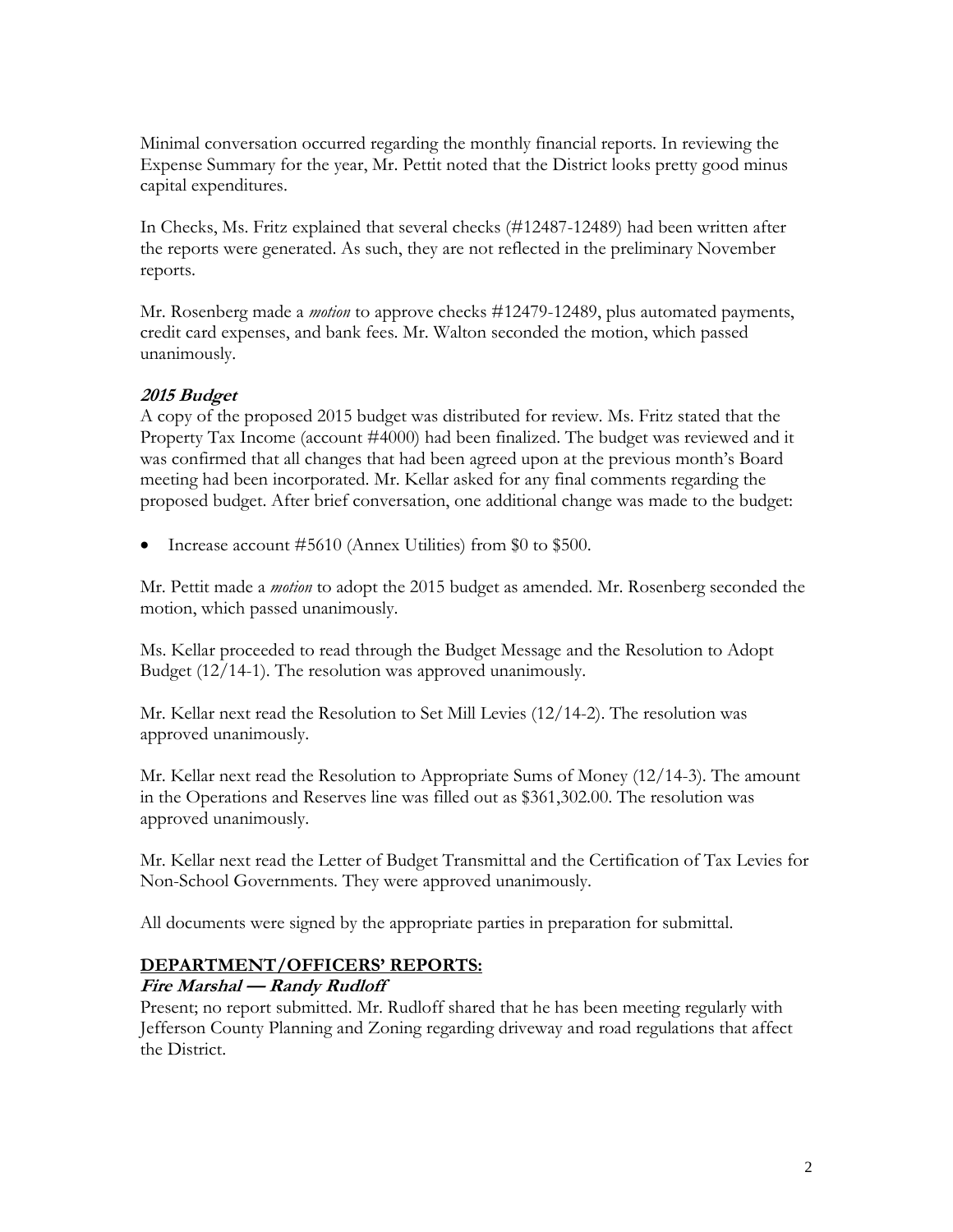In addition, Mr. Rudloff stated that he had received several pieces of equipment through a grant and has donated the equipment to the District. Included are a cutter, spreader, and rescue ram. It was announced that training on all equipment will occur the following week. The Board thanked Mr. Rudloff for his contribution.

## **Chief — Emery Carson**

A report was distributed and various items were discussed. Mr. Carson began by stating that Department training on the new vehicle stabilization kit had occurred the previous night. The equipment, which is on apparatus 341, is now in service.

Mr. Carson also announced that the Department is staying with Swedish Medical Center for EMS medical direction. He said that he anticipates a change of medical director within the organization.

Mr. Carson concluded his report by summarizing the calls for November, which totaled 17. Year-to-date call volume stands at 223.

#### **Assistant Chief — Marc Rosenberg**

Present. No report submitted.

**Fire Captain — Scott Case** Not present; no report submitted.

### **EMS Captain — Bob Fager**

Not present. No report submitted.

#### **OLD BUSINESS:**

#### **Noble House Sale**

Mr. Kellar stated that the current price is \$314,500. He added that there has been a lot of activity. Further conversation followed about the zoning of the property, which is A2.

#### **Attorney Review**

Mr. Kellar stated that he has received a proposal from the attorney retained by West Metro and Elk Creek. Discussion followed with a decision being made to invite attorneys being considered to attend a future Board meeting for further discussion before a decision is made.

#### **Communications System Update**

Mr. Kellar shared that meetings were continuing regarding a possible unified Mountain-area dispatch system. He announced that grant money had been received to help fund a drive study by Pericle Communications with the goal of developing a system with a common VHF frequency. Pericle will also be analyzing repeater locations that would optimize functionality.

Lengthy conversation followed, whereby it was discussed that Elk Creek has offered to donate a frequency operating off of Conifer Mountain if the project comes to fruition. Also discussed were logistical details, including the fact that although there would be one channel for dispatch, each Department would have its own tactical channel for operations.

#### **NEW BUSINESS:**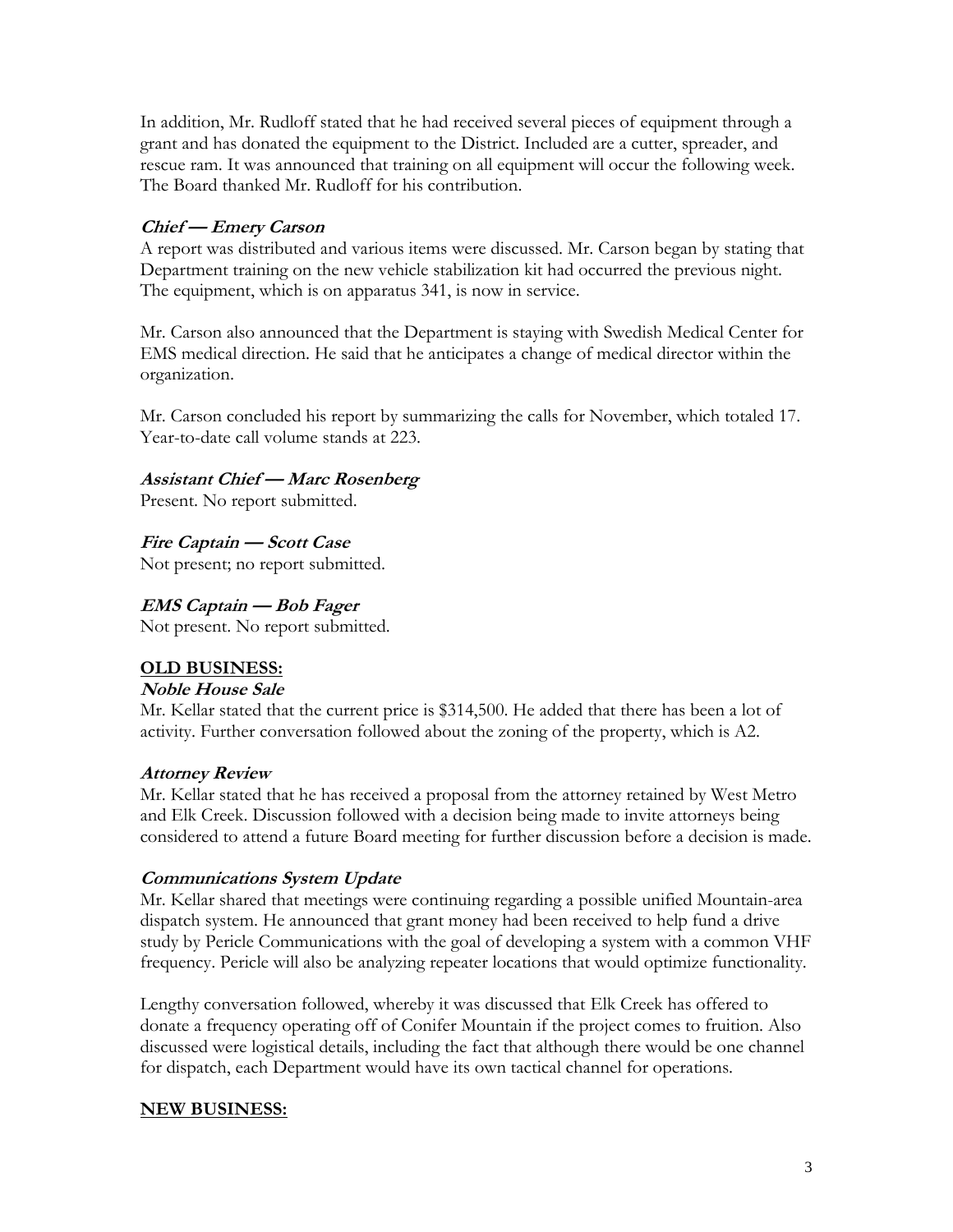#### **Trailer for Apparatus 366**

Mr. Pettit expressed that the District needs to plan how to house apparatus 366 (ATV) in the event that the Noble house sells. He explained that there is no room in the bays and added that the ATV needs to be housed in such a manner that it can be readily towed and deployed in situations that require its use. Discussion followed about the need for a 7 x 14-foot tandem axle trailer. It was agreed that the purchase would not be made until 2015.

#### **2015 Board Meeting Schedule**

After brief discussion, it was agreed that Board meetings would be held on the following dates at 7 pm in 2015:

- January 28
- February 25
- March 18
- April 22
- $\bullet$  May 27
- $\bullet$  June 24
- $\bullet$  July 22
- August 26
- September 23
- October 28
- November 18
- December 9

It was also agreed that the meetings in April and November would begin at 6:30 pm to accommodate a Pension Board meeting prior to the regular District Board meeting.

Mr. Rosenberg made a *motion* to accept the 2015 Board meeting schedule. Mr. Walton seconded the motion, which passed unanimously.

# **ADJOURNED AT: 20:22**

There being no more business to discuss, Mr. Rosenberg made a *motion* to adjourn the meeting, which was seconded by Mr. Walton and passed unanimously.

*President:*

*Secretary:*

#### **MOTIONS MADE AND PASSED:**

- To waive the reading of the November Minutes. *Motion made by Mr. Pettit; seconded by Mr. Walton; unanimous.*
- To accept the November Minutes as amended. *Motion made by Mr. Rosenberg; seconded by Ms. Lehman; unanimous.*